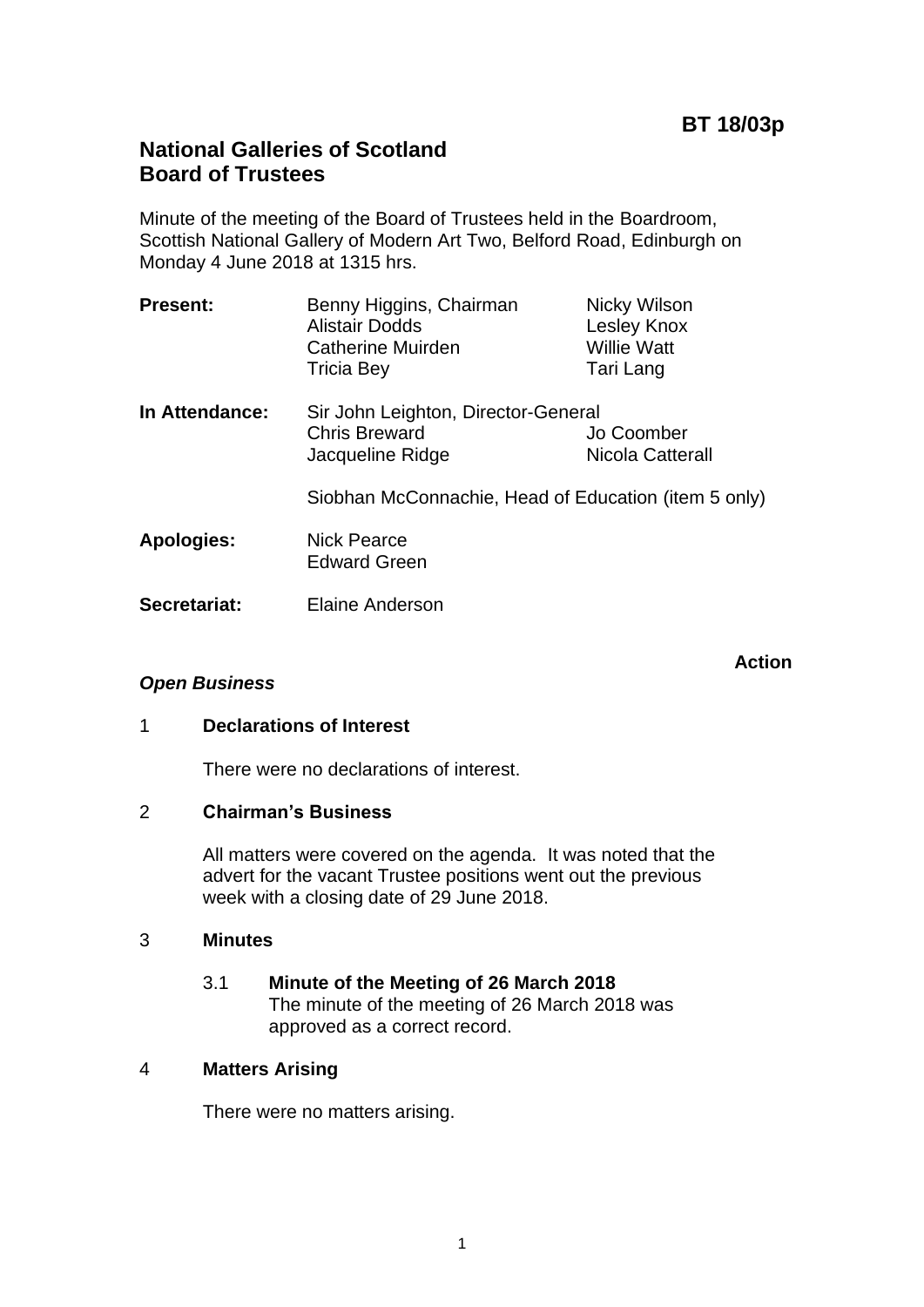### 5 **Education Update**

Siobhan McConnachie presented an update on Education and how it is aligning with the audience development framework. The presentation focused on outreach audiences to be targeted going forward. Building on the existing families programme, Ms McConnachie outlined the different activities which families can take part in.

The team was keen to build on the Monarch of the Glen tour and sharing parts of the collection directly with schools offsite. Ms McConnachie also detailed activities for people with access needs as well as the consideration being given to using art as a tool to improve health & wellbeing

The Trustees commended the department for their excellent work and queried the possibility of getting greater media coverage to promote it.

Colleagues noted the partnership work with smaller charities to promote the NGS brand and reach hard-to-reach groups. Schools with disadvantaged children are also resourcestrapped therefore NGS needs to go out to them and build the relationship. Colleagues discussed sponsorship opportunities either through large employers seconding staff or sponsoring activities.

Colleagues discussed how far teachers travel to visit the Galleries. Ms McConnachie noted that teachers come from all over Scotland, but not in large numbers. The team was trying to deliver more digitally and also offer teacher support by going out to areas outwith Edinburgh.

The Director-General commented that the emerging Culture Strategy touched on many of the areas mentioned in the presentation. There was a need to ensure alignment with wider strategy.

Ms McConnachie was thanked for her presentation and left the meeting.

#### **Open Business**

#### 9 **Reports**

## 9.1 **Collection**

Professor Breward outlined the report and recent acquisitions, including works by high profile female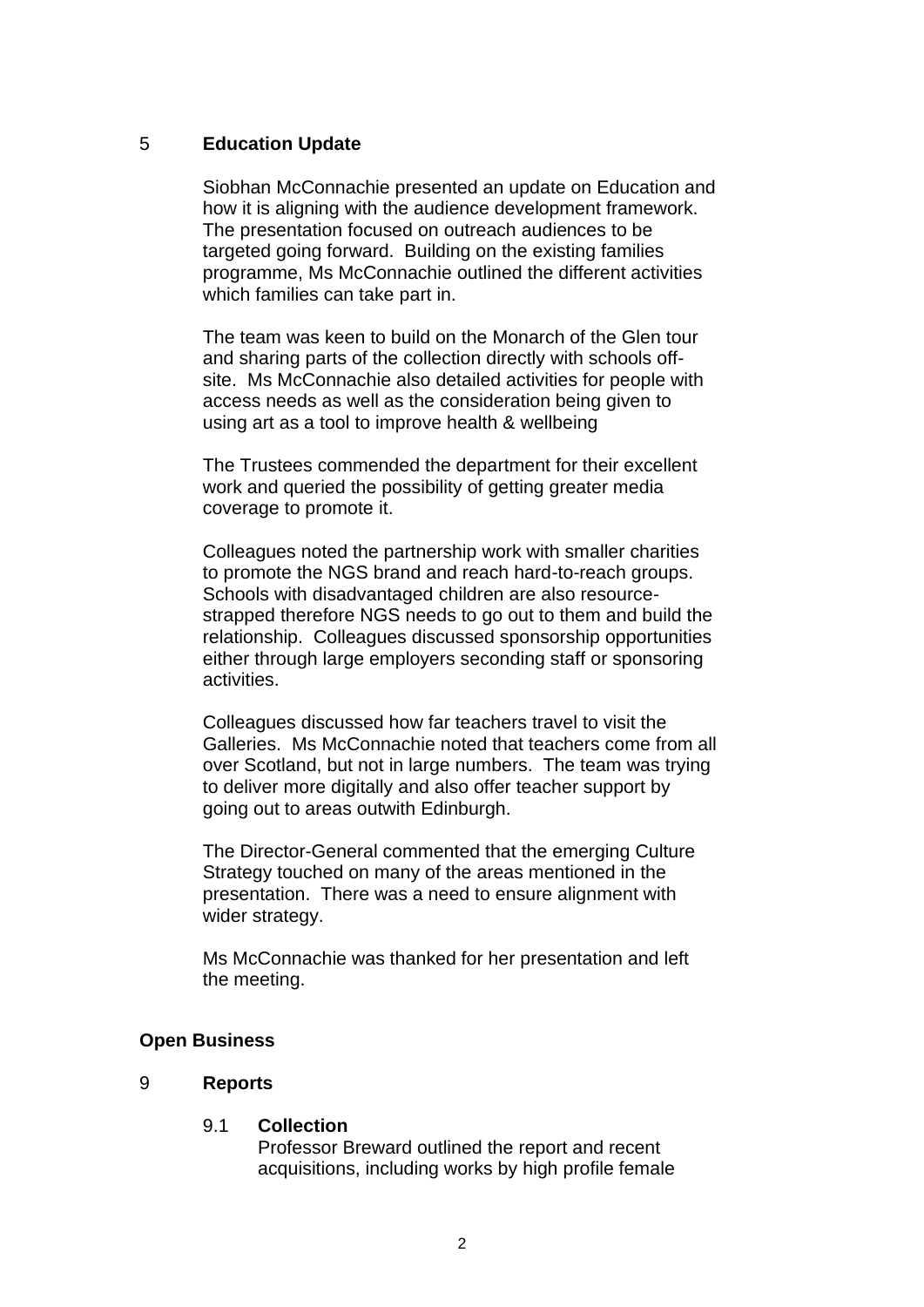artists.

#### 9.2 **Public Engagement**

#### 9.2.1 **Quarterly Report**

The report was noted. Ms Coomber explained the new approach to publicising the summer programme, focusing on one campaign featuring all exhibitions. This tied in with the one collection, one brand approach.

Some work had been done with SVS colleagues about what the visitor experience should be.

The Artists at Work exhibition was proving popular, showcasing colleague's talents and stimulating positive responses from both colleagues and the public.

Ms Coomber explained that the Trading Company had exceeded targets for the previous year. The new Modern One shop was proving very successful; the number of customers and average spend had both increased significantly.

On staffing, a new role of CRM & Ticketing Manager was being advertised and the new Head of Marketing & Communications had started in post that week.

In response to a concern about social media communications, Ms Coomber assured colleagues that the social media strategy was a priority for the department. It was suggested that team members presented to the Board in November.

JC

## 9.2.2 **Audience Framework Development: Update on Progress**

Ms Coomber updated colleagues on progress on the Audience Framework development. Ultimately the plan was to create a leaflet for staff identifying audiences and how we might reach them.

A major audience report had been commissioned for the SNG which would help to inform the SNG project and would also have wider benefits for the other sites.